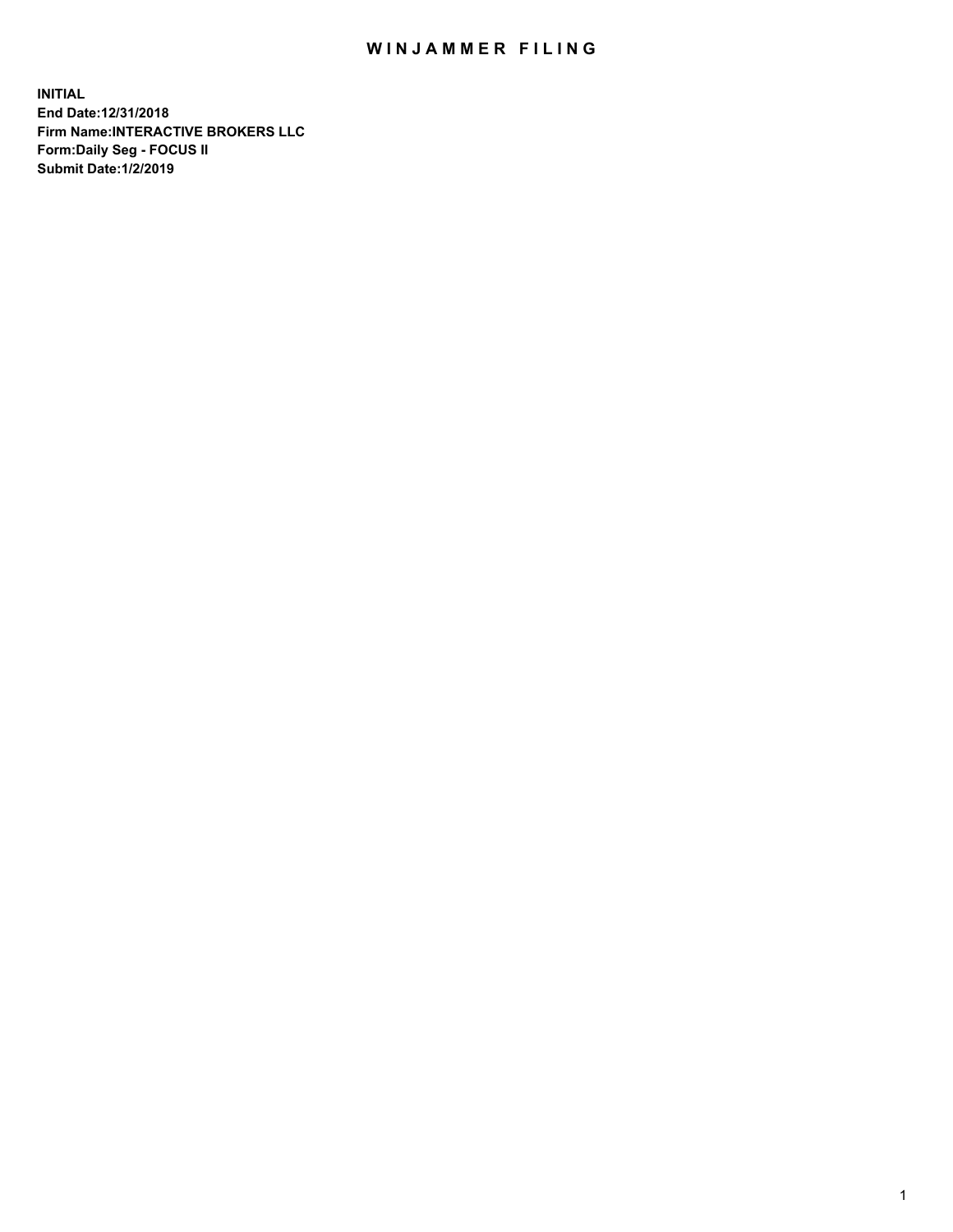**INITIAL End Date:12/31/2018 Firm Name:INTERACTIVE BROKERS LLC Form:Daily Seg - FOCUS II Submit Date:1/2/2019 Daily Segregation - Cover Page**

| Name of Company                                                                                                                                                                                                                                                                                                                | <b>INTERACTIVE BROKERS LLC</b>                                                                 |
|--------------------------------------------------------------------------------------------------------------------------------------------------------------------------------------------------------------------------------------------------------------------------------------------------------------------------------|------------------------------------------------------------------------------------------------|
| <b>Contact Name</b>                                                                                                                                                                                                                                                                                                            | James Menicucci                                                                                |
| <b>Contact Phone Number</b>                                                                                                                                                                                                                                                                                                    | 203-618-8085                                                                                   |
| <b>Contact Email Address</b>                                                                                                                                                                                                                                                                                                   | jmenicucci@interactivebrokers.c<br>om                                                          |
| FCM's Customer Segregated Funds Residual Interest Target (choose one):<br>a. Minimum dollar amount: ; or<br>b. Minimum percentage of customer segregated funds required:%; or<br>c. Dollar amount range between: and; or<br>d. Percentage range of customer segregated funds required between: % and %.                        | $\overline{\mathbf{0}}$<br>$\overline{\mathbf{0}}$<br>155,000,000 245,000,000<br>00            |
| FCM's Customer Secured Amount Funds Residual Interest Target (choose one):<br>a. Minimum dollar amount: ; or<br>b. Minimum percentage of customer secured funds required:%; or<br>c. Dollar amount range between: and; or<br>d. Percentage range of customer secured funds required between:% and%.                            | $\overline{\mathbf{0}}$<br>$\overline{\mathbf{0}}$<br>80,000,000 120,000,000<br>0 <sub>0</sub> |
| FCM's Cleared Swaps Customer Collateral Residual Interest Target (choose one):<br>a. Minimum dollar amount: ; or<br>b. Minimum percentage of cleared swaps customer collateral required:% ; or<br>c. Dollar amount range between: and; or<br>d. Percentage range of cleared swaps customer collateral required between:% and%. | $\overline{\mathbf{0}}$<br>$\overline{\mathbf{0}}$<br>0 <sub>0</sub><br>0 <sub>0</sub>         |

Attach supporting documents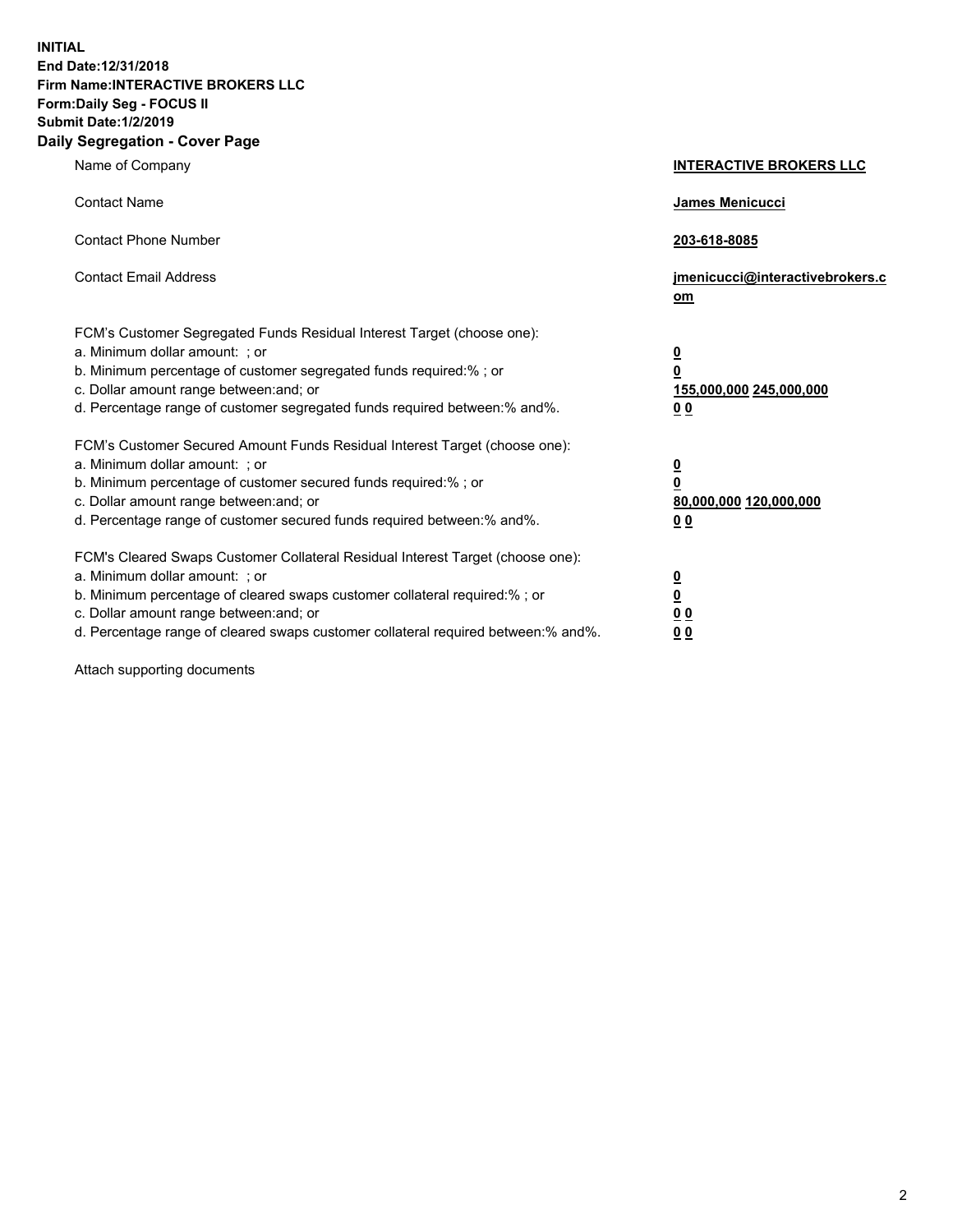## **INITIAL End Date:12/31/2018 Firm Name:INTERACTIVE BROKERS LLC Form:Daily Seg - FOCUS II Submit Date:1/2/2019 Daily Segregation - Secured Amounts**

|     | 2011, Ocgi ogation - Oceaned Anioanita                                                      |                                               |
|-----|---------------------------------------------------------------------------------------------|-----------------------------------------------|
|     | Foreign Futures and Foreign Options Secured Amounts                                         |                                               |
|     | Amount required to be set aside pursuant to law, rule or regulation of a foreign            | $0$ [7305]                                    |
|     | government or a rule of a self-regulatory organization authorized thereunder                |                                               |
| 1.  | Net ledger balance - Foreign Futures and Foreign Option Trading - All Customers             |                                               |
|     | A. Cash                                                                                     | 430,502,269 [7315]                            |
|     | B. Securities (at market)                                                                   | $0$ [7317]                                    |
| 2.  | Net unrealized profit (loss) in open futures contracts traded on a foreign board of trade   | 6,840,782 [7325]                              |
| 3.  | Exchange traded options                                                                     |                                               |
|     | a. Market value of open option contracts purchased on a foreign board of trade              | 64,070 [7335]                                 |
|     | b. Market value of open contracts granted (sold) on a foreign board of trade                | -72,354 [7337]                                |
| 4.  | Net equity (deficit) (add lines 1. 2. and 3.)                                               | 437,334,767 [7345]                            |
| 5.  | Account liquidating to a deficit and account with a debit balances - gross amount           | 3,988 [7351]                                  |
|     | Less: amount offset by customer owned securities                                            | 0 [7352] 3,988 [7354]                         |
| 6.  | Amount required to be set aside as the secured amount - Net Liquidating Equity              | 437,338,755 [7355]                            |
|     | Method (add lines 4 and 5)                                                                  |                                               |
| 7.  | Greater of amount required to be set aside pursuant to foreign jurisdiction (above) or line | 437,338,755 [7360]                            |
|     | 6.                                                                                          |                                               |
|     | FUNDS DEPOSITED IN SEPARATE REGULATION 30.7 ACCOUNTS                                        |                                               |
| 1.  | Cash in banks                                                                               |                                               |
|     | A. Banks located in the United States                                                       | 76,382,615 [7500]                             |
|     | B. Other banks qualified under Regulation 30.7                                              | 0 [7520] 76,382,615 [7530]                    |
| 2.  | Securities                                                                                  |                                               |
|     | A. In safekeeping with banks located in the United States                                   | 408,084,075 [7540]                            |
|     | B. In safekeeping with other banks qualified under Regulation 30.7                          | 0 [7560] 408,084,075 [7570]                   |
| 3.  | Equities with registered futures commission merchants                                       |                                               |
|     | A. Cash                                                                                     | $0$ [7580]                                    |
|     | <b>B.</b> Securities                                                                        | $0$ [7590]                                    |
|     | C. Unrealized gain (loss) on open futures contracts                                         | $0$ [7600]                                    |
|     | D. Value of long option contracts                                                           | $0$ [7610]                                    |
|     | E. Value of short option contracts                                                          | 0 [7615] 0 [7620]                             |
| 4.  | Amounts held by clearing organizations of foreign boards of trade                           |                                               |
|     | A. Cash                                                                                     | $0$ [7640]                                    |
|     | <b>B.</b> Securities                                                                        | $0$ [7650]                                    |
|     | C. Amount due to (from) clearing organization - daily variation                             | $0$ [7660]                                    |
|     | D. Value of long option contracts                                                           | $0$ [7670]                                    |
|     | E. Value of short option contracts                                                          | 0 [7675] 0 [7680]                             |
| 5.  | Amounts held by members of foreign boards of trade                                          |                                               |
|     | A. Cash                                                                                     | 76,915,737 [7700]                             |
|     | <b>B.</b> Securities                                                                        | $0$ [7710]                                    |
|     | C. Unrealized gain (loss) on open futures contracts                                         | 1,386,749 [7720]                              |
|     | D. Value of long option contracts                                                           | 64,070 [7730]                                 |
|     | E. Value of short option contracts                                                          | <mark>-72,354</mark> [7735] 78,294,202 [7740] |
| 6.  | Amounts with other depositories designated by a foreign board of trade                      | 0 [7760]                                      |
| 7.  | Segregated funds on hand                                                                    | $0$ [7765]                                    |
| 8.  | Total funds in separate section 30.7 accounts                                               | 562,760,892 [7770]                            |
| 9.  | Excess (deficiency) Set Aside for Secured Amount (subtract line 7 Secured Statement         | 125,422,137 [7380]                            |
|     | Page 1 from Line 8)                                                                         |                                               |
| 10. | Management Target Amount for Excess funds in separate section 30.7 accounts                 | 80,000,000 [7780]                             |
| 11. | Excess (deficiency) funds in separate 30.7 accounts over (under) Management Target          | 45,422,137 [7785]                             |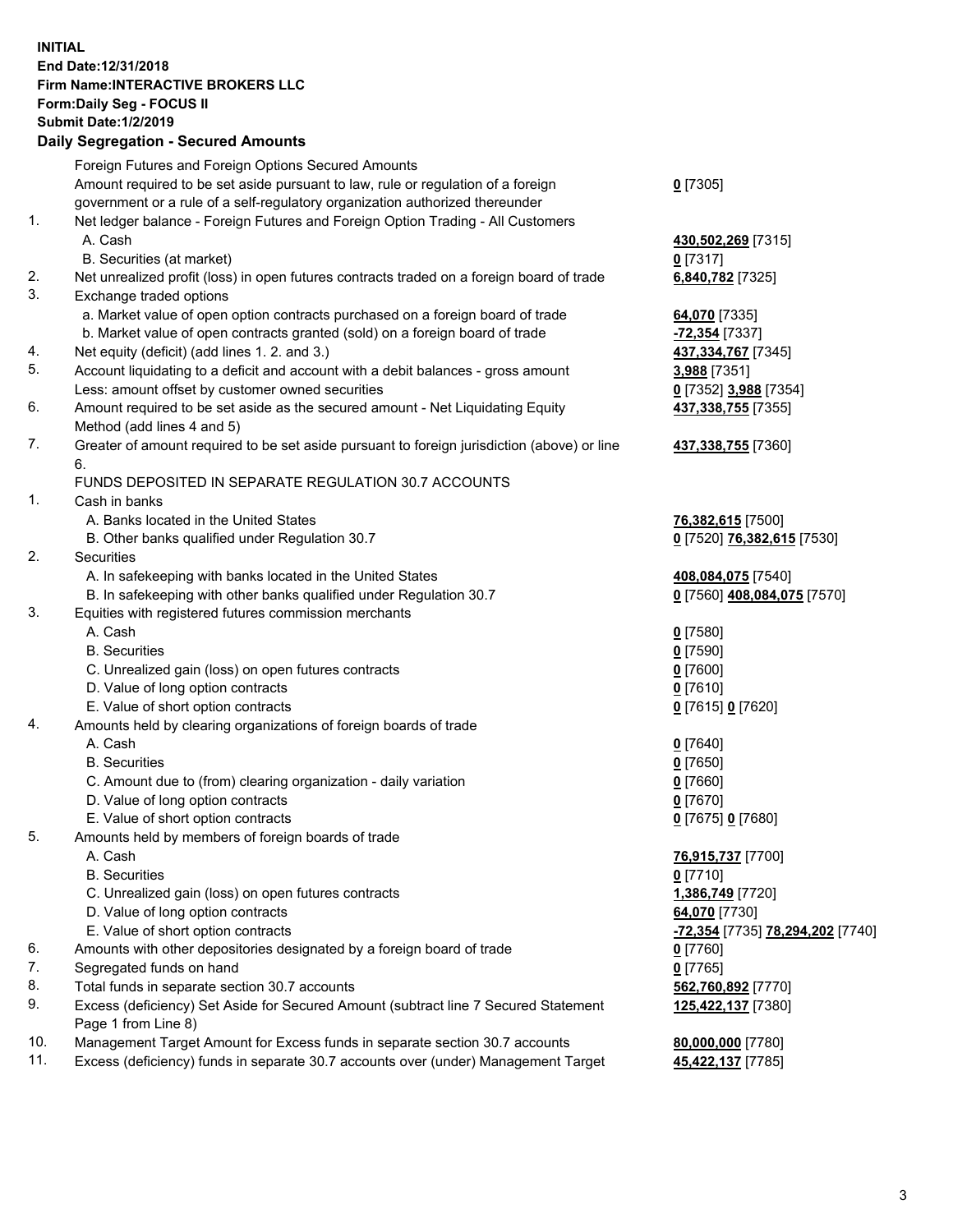|     | <b>INITIAL</b><br>End Date: 12/31/2018<br>Firm Name: INTERACTIVE BROKERS LLC        |                           |
|-----|-------------------------------------------------------------------------------------|---------------------------|
|     | Form: Daily Seg - FOCUS II                                                          |                           |
|     | <b>Submit Date: 1/2/2019</b>                                                        |                           |
|     | Daily Segregation - Segregation Statement                                           |                           |
|     | SEGREGATION REQUIREMENTS(Section 4d(2) of the CEAct)                                |                           |
| 1.  | Net ledger balance                                                                  |                           |
|     | A. Cash                                                                             | 4,007,412,096 [7010]      |
|     | B. Securities (at market)                                                           | $0$ [7020]                |
| 2.  | Net unrealized profit (loss) in open futures contracts traded on a contract market  | -66,745,269 [7030]        |
| 3.  | Exchange traded options                                                             |                           |
|     | A. Add market value of open option contracts purchased on a contract market         | 328,415,935 [7032]        |
|     | B. Deduct market value of open option contracts granted (sold) on a contract market | -423,068,671 [7033]       |
| 4.  | Net equity (deficit) (add lines 1, 2 and 3)                                         | 3,846,014,091 [7040]      |
| 5.  | Accounts liquidating to a deficit and accounts with                                 |                           |
|     | debit balances - gross amount                                                       | 1,448,210 [7045]          |
|     | Less: amount offset by customer securities                                          | 0 [7047] 1,448,210 [7050] |
| 6.  | Amount required to be segregated (add lines 4 and 5)                                | 3,847,462,301 [7060]      |
|     | FUNDS IN SEGREGATED ACCOUNTS                                                        |                           |
| 7.  | Deposited in segregated funds bank accounts                                         |                           |
|     | A. Cash                                                                             | 353,053,021 [7070]        |
|     | B. Securities representing investments of customers' funds (at market)              | 2,455,740,450 [7080]      |
|     | C. Securities held for particular customers or option customers in lieu of cash (at | $0$ [7090]                |
|     | market)                                                                             |                           |
| 8.  | Margins on deposit with derivatives clearing organizations of contract markets      |                           |
|     | A. Cash                                                                             | 6,460,881 [7100]          |
|     | B. Securities representing investments of customers' funds (at market)              | 1,339,732,199 [7110]      |
|     | C. Securities held for particular customers or option customers in lieu of cash (at | $0$ [7120]                |
|     | market)                                                                             |                           |
| 9.  | Net settlement from (to) derivatives clearing organizations of contract markets     | 2,357,087 [7130]          |
| 10. | Exchange traded options                                                             |                           |
|     | A. Value of open long option contracts                                              | 328,255,216 [7132]        |
|     | B. Value of open short option contracts                                             | -422,987,327 [7133]       |
| 11. | Net equities with other FCMs                                                        |                           |
|     | A. Net liquidating equity                                                           | $0$ [7140]                |
|     | B. Securities representing investments of customers' funds (at market)              | $0$ [7160]                |
|     | C. Securities held for particular customers or option customers in lieu of cash (at | $0$ [7170]                |
|     | market)                                                                             |                           |
| 12. | Segregated funds on hand                                                            | $0$ [7150]                |
| 13. | Total amount in segregation (add lines 7 through 12)                                | 4,062,611,527 [7180]      |
| 14. | Excess (deficiency) funds in segregation (subtract line 6 from line 13)             | 215,149,226 [7190]        |
| 15. | Management Target Amount for Excess funds in segregation                            | 155,000,000 [7194]        |
| 16. | Excess (deficiency) funds in segregation over (under) Management Target Amount      | 60,149,226 [7198]         |

Excess